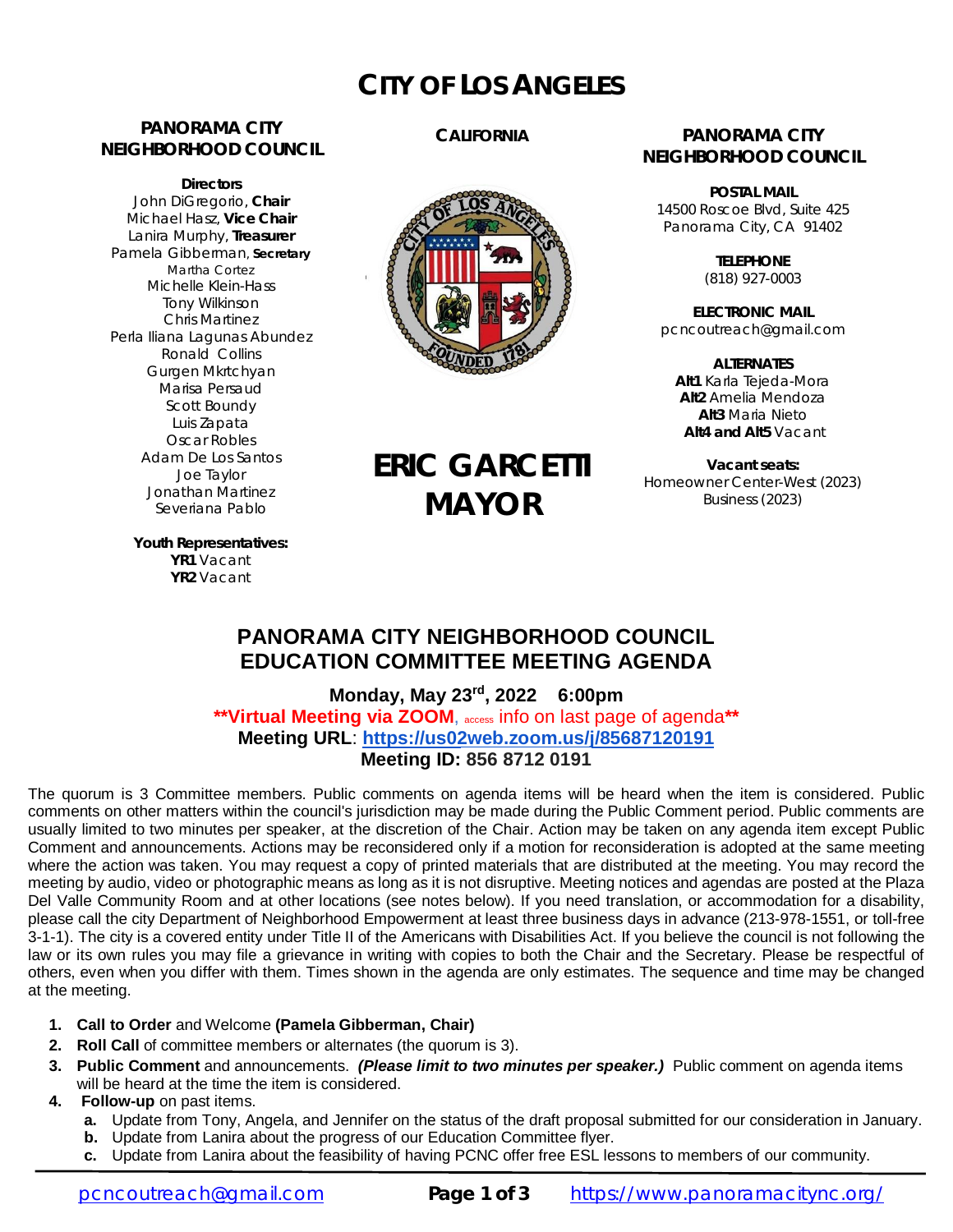- **d. Discussion and possible action** on reactivating the Safe Routes to School Program. Tony may have input from the City Attorney.
- **5. Discussion and possible action** on setting up a meeting with students and government representatives.
- **6. Discussion and possible action** on recommending that the PCNC Board create a community meeting with the support of the San Fernando Valley Partnership (Virtual or in-person), where attendees can learn more about the issue of smoke shops and ask questions on the impact these locations are having in the community especially across from Vista MS. SFVP will make a presentation.
- **7. Discussion and possible action** on ensuring that DONE provides translation of required trainings for any NC member who needs it.
- **8. Discussion** about items for the next meeting on **Monday, August 22, 2022. PLEASE NOTE: There will be NO Education Committee meetings in June or July.**
- **9. Public Comment** and announcements. *(Please limit to two minutes per speaker.)*
- **10. Adjournment**

**Council Process:** The council gained its official city role upon certification by the Board of Neighborhood Commissioners on March 15, 2007. Everyone who lives, works or owns real property within the boundaries of the Panorama City Neighborhood Council, or who declares a Community Interest in the area and the basis for it, is a "stakeholder". All stakeholders are members of the Council. Stakeholders elect a Board of Directors to represent them. This Board is recognized as the decision-making entity by the City of Los Angeles. The current Board was elected on April 2, 2016. While the Board is the official decision-making entity, meetings are conducted as much as possible in a town hall spirit. Committees are open to anyone with an interest in Panorama City. Panorama City's neighborhood council is much more than its Board, and it depends on public participation for its success.

**Posting Sites:** California's open meetings law, the Ralph M. Brown Act, requires that meeting notices be physically posted at a regular location 72 hours in advance for regular meetings and 24 hours in advance for special meetings. The location must be accessible to the public seven days a week, 24 hours a day. That location is the outside steel doors of the Plaza Del Valle Community Room, Building G, 8700 Van Nuys Blvd, Panorama City, CA 91402. This council is also required to follow the City of Los Angeles posting policy for Neighborhood Councils. That policy additionally requires that councils post agendas through the city's Early Notification System (ENS), post the agendas on the council's website (if one exists), and make an effort to send agendas by electronic mail (if such a list exists). This council posts agendas on its website, panoramacitync.org. This council uses the city's ENS mailing list as its agenda email list. You may sign up for the ENS agenda system at: <http://lacity.org/government/Subscriptions/NeighborhoodCouncils/index.htm.>

In addition to the Plaza Del Valle posting location, this council MAY post agendas at other locations within Panorama City. These may include: (1) Panorama City Branch Library, 14345 Roscoe Blvd; (2) Panorama Recreation Center, 8600 Hazeltine Avenue; (3) Sepulveda Recreation Center, 8801 Kester Avenue; and (4) Casa Esperanza, 14705 Blythe Street.

In addition to the ENS agenda list, this council MAY include agendas in its occasional informational emails. You can subscribe to the council's informational email list by sending your request to ['info@panoramacitync.org'.](mailto:) You can also sign up on the council's website. In order to respect our stakeholders' inboxes, messages to the informational email list will be sent at most once or twice a month. *The only way to assure that you will receive emailed agendas is through the ENS list.* 

**Interpretation for Meetings:** If you need an interpreter for any Panorama City Neighborhood Council General or Committee Meeting, please notify the Board Chair at [johndpcnc@gmail.com](mailto:johndpcnc@gmail.com) a minimum of **48 hours** prior to the meeting to ensure coverage. Please indicate the language(s) you need interpretation for and the date of the meeting.

**Americans with Disabilities Act (ADA):** As a covered entity under Title II of the Americans with Disabilities Act, the City of Los Angeles does not discriminate on the basis of disability and upon request, will provide reasonable accommodation to ensure equal access to its programs, services, and activities. Sign language interpreters, assistive listening devices, or other auxiliary aids and/or services may be provided upon request. To ensure availability of services, please make your request at least 5 business days prior to the meeting you wish to attend by contacting the city's Department of Neighborhood Empowerment (213-978-1551).

**Agenda-related written materials:** The council may occasionally prepare supplementary information to the agenda ("agenda packets"). When this is done, the agenda packets are normally made available both to Board or committee members and to the public at the start of the posted meeting. In compliance with Government Code section 54957.5, non-exempt writings that are distributed to a majority or all of the Board or committee *in advance of a meeting* may be viewed by appointment at the Panorama City Neighborhood Council office, 14500 Roscoe Blvd, Suite 400, Panorama City, CA 91401, (818-714-2133) during normal business hours, or at the scheduled meeting. In addition, if you would like a copy of any record related to an item on the agenda, please contact Cheryl Compton, PCNC - Secretary, 14500 Roscoe Blvd, Suite 400, Panorama City, CA 91402 [\(ComptonPCNC@gmail.org\).](mailto:(ComptonPCNC@gmail.org).) 

**PUBLIC ACCESS OF RECORDS** – In compliance with Government Code section 54957.5, non-exempt writings that are distributed to a majority or all of the board in advance of a meeting may be viewed at [the Panorama City Neighborhood Council no longer maintains a physical office] and at our website: panoramacitync.org or at the scheduled meeting. In addition, if you would like a copy of any record related to an item on the agenda, please contact John DiGregorio at [no phone available] or email: [johndPCNC@gmail.com](mailto:johndPCNC@gmail.com)

IN CONFORMITY WITH THE SEPTEMBER 16, 2021 ENACTMENT OF CALIFORNIA ASSEMBLY BILL 361 (RIVAS) AND DUE TO CONCERNS OVER COVID-19, THE PANORAMA CITY NEIGHBORHOOD COUNCIL MEETING WILL BE CONDUCTED ENTIRELY WITH A